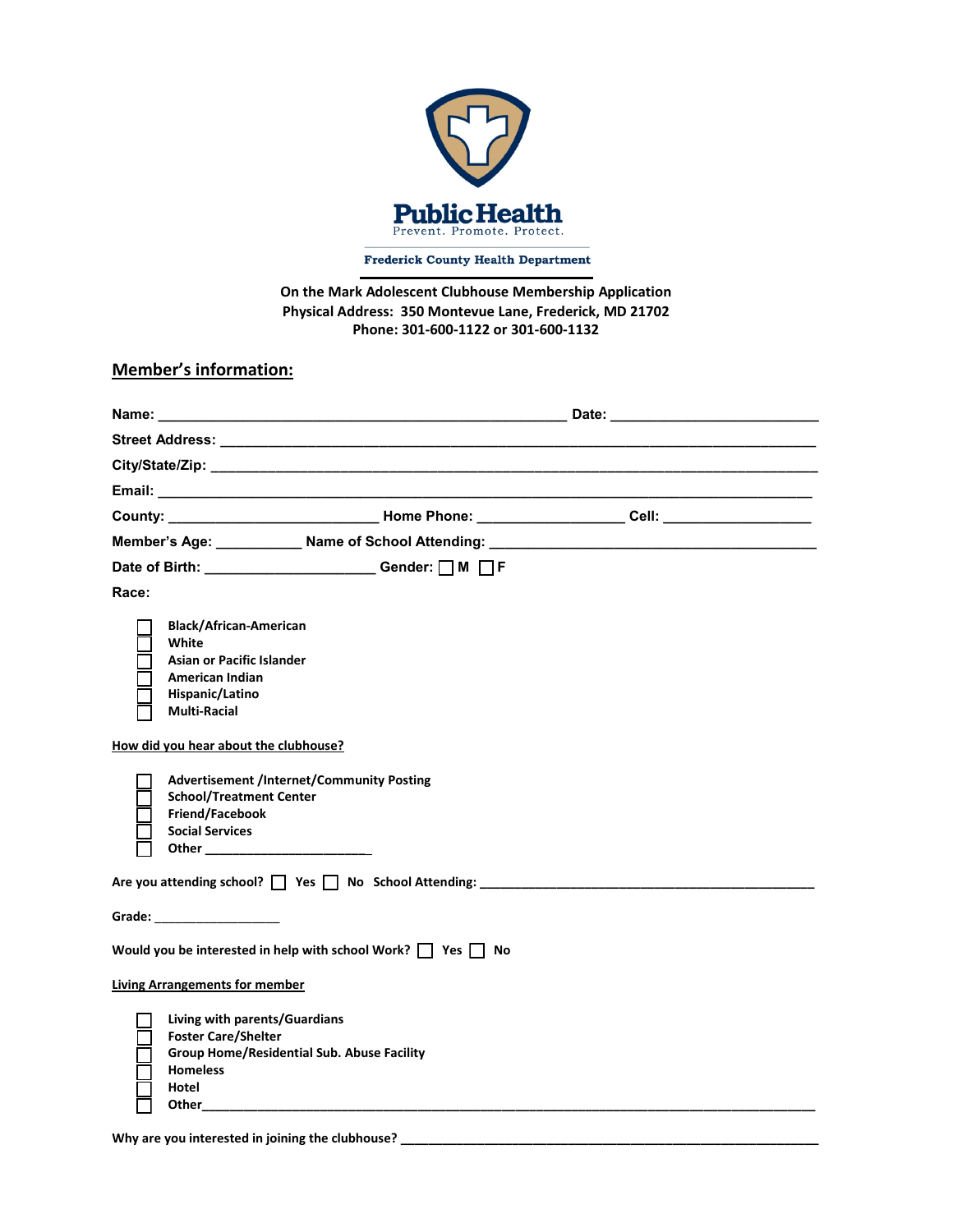| What activities interests you?                                                         |                                                                                       |                                                                                                                                                                                                                                                                                                                                                                                     |
|----------------------------------------------------------------------------------------|---------------------------------------------------------------------------------------|-------------------------------------------------------------------------------------------------------------------------------------------------------------------------------------------------------------------------------------------------------------------------------------------------------------------------------------------------------------------------------------|
| <b>Educational/Tutoring</b>                                                            | <b>Employment skills</b>                                                              | Discussion groups on teen issues                                                                                                                                                                                                                                                                                                                                                    |
| <b>Exercise</b>                                                                        | Healthy eating/cooking                                                                | Improved family interaction                                                                                                                                                                                                                                                                                                                                                         |
| <b>Recreational Activities</b><br><b>Volunteer in community</b>                        | <b>Money management</b><br>П<br><b>Music/Art</b>                                      | Games<br><b>Cultural Events/Plays/Museums</b>                                                                                                                                                                                                                                                                                                                                       |
| <b>Social Activities/Dances</b>                                                        | П<br><b>Family Night</b>                                                              | <b>Fitness</b>                                                                                                                                                                                                                                                                                                                                                                      |
| <b>Sports</b>                                                                          | <b>Holiday Events</b><br>LΙ                                                           | Computer                                                                                                                                                                                                                                                                                                                                                                            |
| <b>Theater</b>                                                                         | <b>Off-site Field Trips</b>                                                           | Relaxing/place to hang out                                                                                                                                                                                                                                                                                                                                                          |
|                                                                                        |                                                                                       |                                                                                                                                                                                                                                                                                                                                                                                     |
|                                                                                        |                                                                                       |                                                                                                                                                                                                                                                                                                                                                                                     |
| May we have permission to contact your counselor? $\Box$ No                            |                                                                                       | $\Box$ Yes                                                                                                                                                                                                                                                                                                                                                                          |
|                                                                                        |                                                                                       |                                                                                                                                                                                                                                                                                                                                                                                     |
| Medical Condition/Concerns (Please list any medical concerns including allergies       |                                                                                       |                                                                                                                                                                                                                                                                                                                                                                                     |
|                                                                                        |                                                                                       |                                                                                                                                                                                                                                                                                                                                                                                     |
|                                                                                        |                                                                                       | Please list all Medications: <b>All Accords and Accords</b> and Accords and Accords and Accords and Accords and Accord                                                                                                                                                                                                                                                              |
| <b>Parent/Guardian Information:</b>                                                    |                                                                                       |                                                                                                                                                                                                                                                                                                                                                                                     |
|                                                                                        |                                                                                       |                                                                                                                                                                                                                                                                                                                                                                                     |
|                                                                                        |                                                                                       |                                                                                                                                                                                                                                                                                                                                                                                     |
|                                                                                        |                                                                                       |                                                                                                                                                                                                                                                                                                                                                                                     |
|                                                                                        |                                                                                       |                                                                                                                                                                                                                                                                                                                                                                                     |
|                                                                                        |                                                                                       | Home Phone: __________________________________Cell: _____________________________                                                                                                                                                                                                                                                                                                   |
|                                                                                        |                                                                                       |                                                                                                                                                                                                                                                                                                                                                                                     |
|                                                                                        |                                                                                       |                                                                                                                                                                                                                                                                                                                                                                                     |
|                                                                                        |                                                                                       |                                                                                                                                                                                                                                                                                                                                                                                     |
|                                                                                        |                                                                                       | City/State/Zip_error and the control of the control of the control of the control of the control of the control of the control of the control of the control of the control of the control of the control of the control of th                                                                                                                                                      |
|                                                                                        |                                                                                       | Home Phone: __________________________________Cell: _____________________________                                                                                                                                                                                                                                                                                                   |
| I give my child permission to watch movies that are: $\Box$ PG $\Box$ PG13 $\Box$ Both | <b>Parent/Guardian Consent</b>                                                        |                                                                                                                                                                                                                                                                                                                                                                                     |
|                                                                                        |                                                                                       |                                                                                                                                                                                                                                                                                                                                                                                     |
| transportation.                                                                        |                                                                                       | My signature below indicates I have granted permission for my son/daughter to join the OTM clubhouse & attend off-site<br>activities provided by the clubhouse. I hereby affirm that the information provided in this application is true & I understand<br>that once a member signs out and is escorted outside, the clubhouse staff is no longer responsible for members or their |
|                                                                                        |                                                                                       |                                                                                                                                                                                                                                                                                                                                                                                     |
|                                                                                        | Andrea L. Walker, MA, CPRP · Director, Frederick County Behavioral Health Services    |                                                                                                                                                                                                                                                                                                                                                                                     |
|                                                                                        |                                                                                       |                                                                                                                                                                                                                                                                                                                                                                                     |
|                                                                                        |                                                                                       |                                                                                                                                                                                                                                                                                                                                                                                     |
|                                                                                        | Phone: 301-600-3293 or 301-600-1755 • Fax: 301-600-3298 • MD TTY: 1-800-735-2258      | Prevention, Adolescent Services, Mental Health Services • 350 Montevue Lane • Frederick, MD 21702                                                                                                                                                                                                                                                                                   |
|                                                                                        | Detention Center Treatment Programs = 7300 Marcie's Choice Lane · Frederick, MD 21703 | COUN                                                                                                                                                                                                                                                                                                                                                                                |
|                                                                                        | Phone: 301-600-3145 • Fax: 301-600-3144 • MD TTY: 1-800-735-2258                      |                                                                                                                                                                                                                                                                                                                                                                                     |

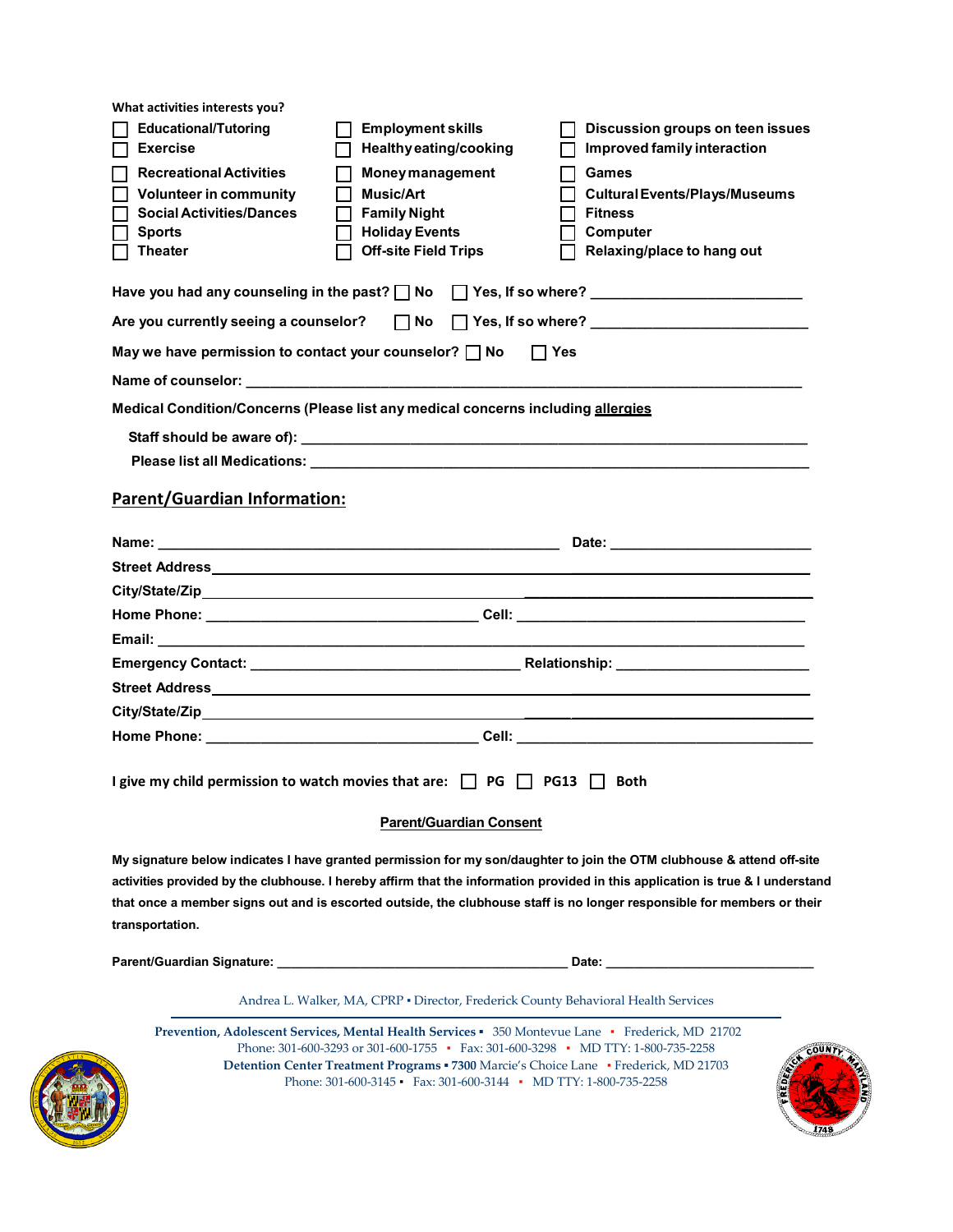### **On the Mark Clubhouse Rules!!**

- **1. When in the van, wear your seatbelt properly at all times**
- **2. Do not run in the health department halls; people are working**
- **3. Do not bully other members**
- **4. Be respectful to Staff members of the health department**
- **5. Do not use Profanity or Curse**
- **6. Be respectful of peers and staff**
- **7. When in public, stay with staff unless you receive direct permission (example, to use the restrooms)**   $\odot$
- **8. When in public, please use appropriate language & behavior**
- **9. When in public, please do not horse play when we use an offsite facility**
- **10. Please let staff know if you need to use the restrooms, we prefer one member at a time using the restroom**
- **11. Use appropriate websites on the laptop computers**
- **12. Do not take supplies from the clubhouse**
- **13. Let staff know where you are going if you leave the clubhouse (example, to use the restroom) for safety reasons**

**Member's Signature: Member's Signature: Member's**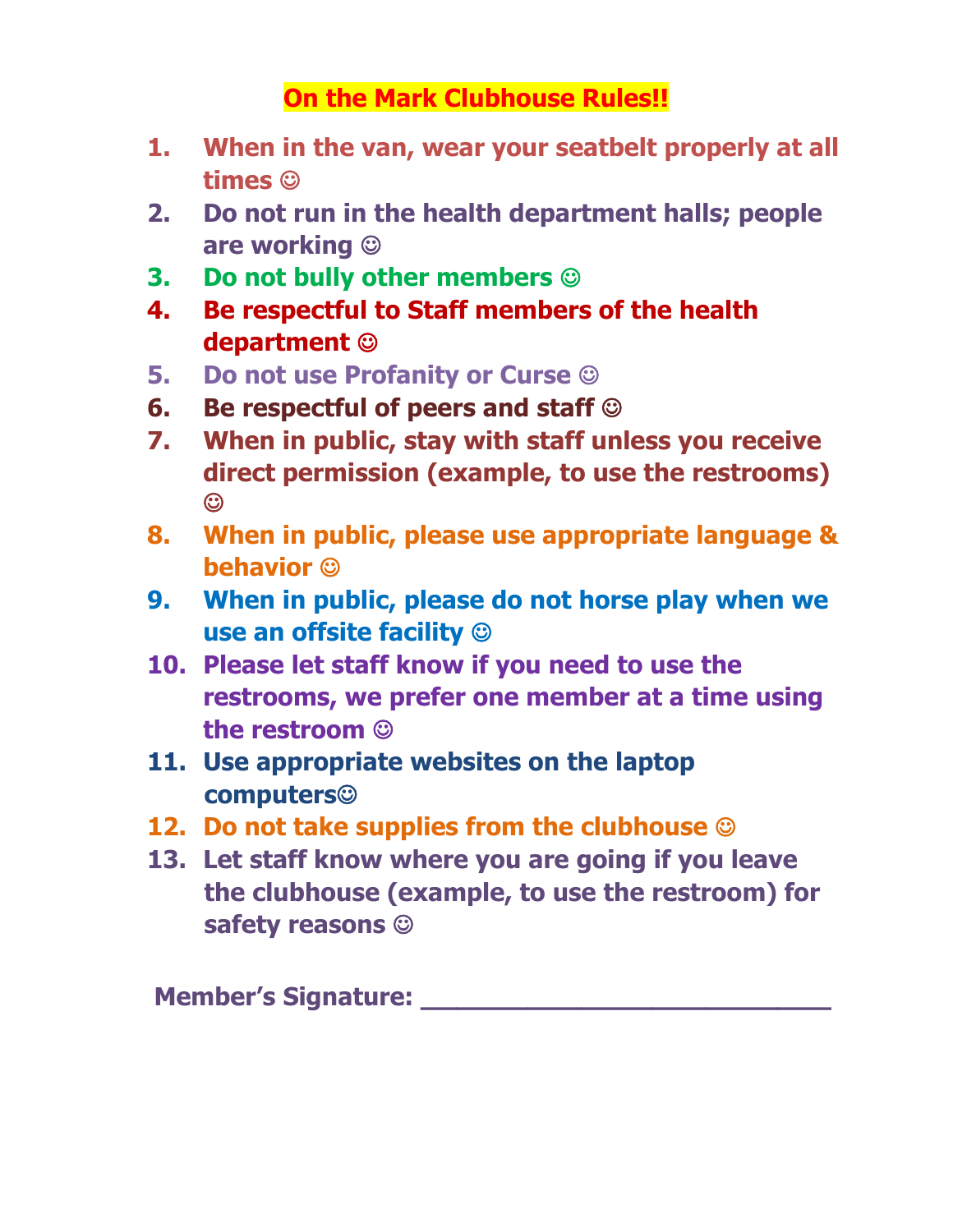

## **ON THE Mark Adolescent Clubhouse**

 350 Montevue Lane, Frederick MD 21702 301-600-1132

# **VAN RULES**

- **ALL PASSENGERS BEING TRANSPORTED IN THE STATE VEHICLES MUST HAVE ON A SEATBELT.**
- **IF A PASSENGER REFUSES TO PUT ON A SEATBELT, THE PASSENGER SHOULD BE PROPMTED, IF THE PASSENGER STILL REUSES THE VAN WILL STAY AT ITS LOCATION UNTIL THAT PASSANGER PUTS ON A SEATBELT.**
- **DON'T GET INTO A POWER STRUGGLE WITH THE PASSENGER, PRESENT THEM WITH THE OPTIONS AND LET THEM MAKE THE CHOICE.**
- **IF THE PASSENGER DOES NOT COMPLY WITH YOUR PROPMTS, A CALL SHOULD BE MADE TO THE PARENT, OR CARE COORDINATOR.**
- **IF THE PASSENGER GETS UPSET AND EXIIT THE VEHICLE, LET THEM GO AND CALL THE PARENT IMMEADIATLEY.**
- **IF THE PASSENGER CONTINUES TO VIOLATE THE VAN RULES THEY WILL BE RESTRICTED FROM THE VAN UNTIL WE HAVE A PARENT CONFERENCE.**
- **IF THE PASSENGER BECOMES VERBALLY DISRESPECTFUL TOWARDS STAFF WHILE TRANSPORTING THEM TO THE CLUBHOUSE, PROMPT THE PASSENGER TO STOP IF IT CONTINUES DON'T GET INTO A POWER STRUGGLE WITH THEM, WAIT UNTIL YOU ARRIVE AT THE CLUBHOUSE TO ADDRESS THE CONCERN.**
- **IF A PHYSICAL ALTERCATION BREAKS OUT ON THE VAN, PULL OVER TO A SAFE LOCATION AND THE SECOND STAFF & DRIVER SHOULD ATTEMPT TO SEPARATE THE TWO PASSENGERS. IF PASSENGER CANNOT BE DE-ESCALATED THEY NEED TO BE TRANSPORTED HOME. PLEASE CALL THE APPROPREATE PPEOPLE (CARE COORDINATOR, PARENT OR DIRECTOR). ALSO PLEASE DON'T FORGET TO DOCUMENT THE INCIDENT.**

**Member's Signature: \_\_\_\_\_\_\_\_\_\_\_\_\_\_\_\_\_\_\_\_\_\_\_\_\_\_\_\_\_\_\_\_\_\_\_\_\_\_\_\_\_\_\_\_\_\_\_\_\_**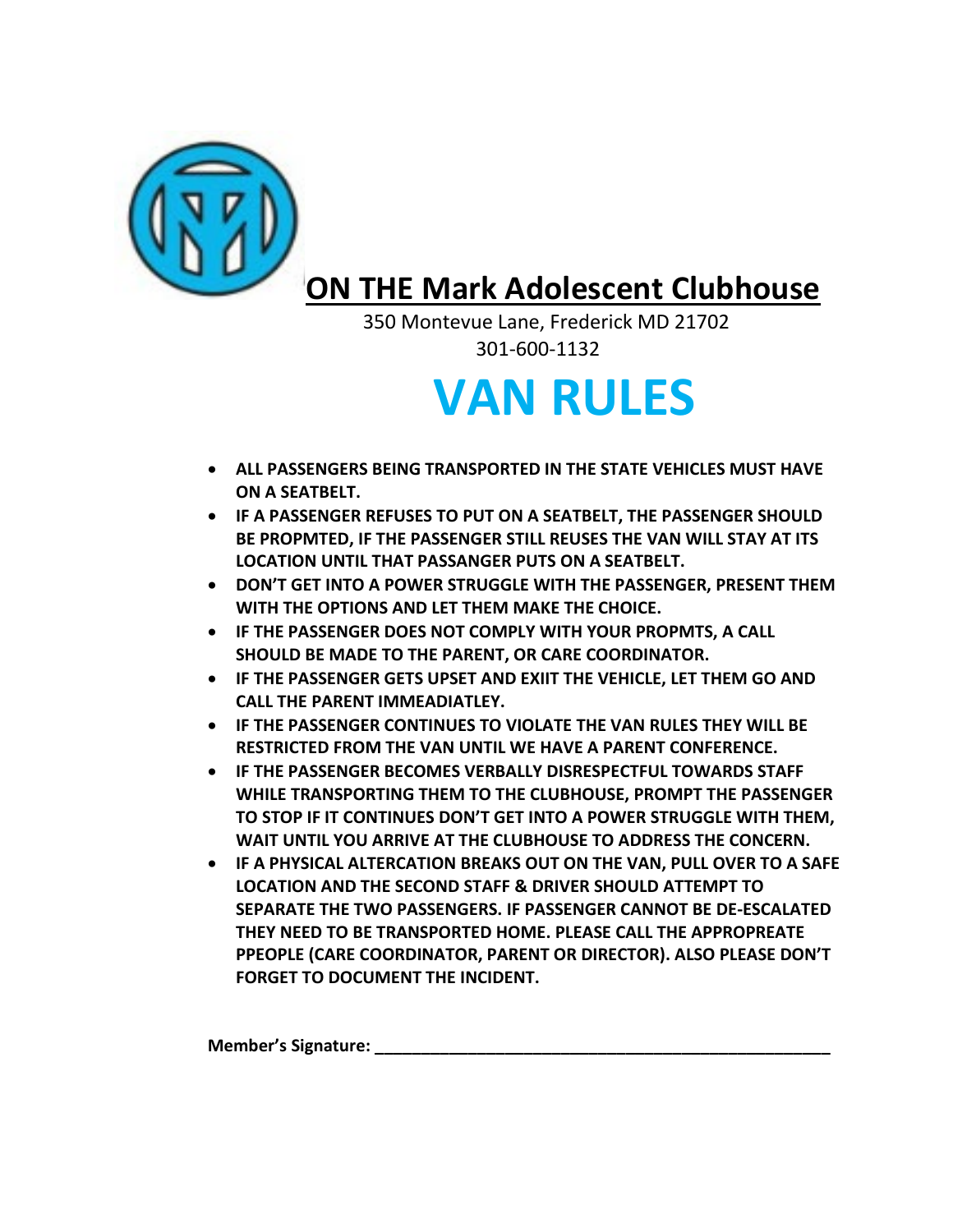

#### **PHOTOGRAPH/ VIDEO RELEASE FORM**

#### **Authorization to Use Photographs and or Audio-Visual Material**

I, the county of the printed first / last name), authorize the Frederick County Health Department (FCHD) to use photographs and/or video of me and/or my minor child(ren) for any legal purpose, including educating the community about Health Department services. Examples may include use of the photograph/video in various Health Department publications (brochures, annual report), social media, exhibits, public service announcements, or local television programs.

 $\_$ 

 $\mathcal{L}_\mathcal{L} = \mathcal{L}_\mathcal{L} = \mathcal{L}_\mathcal{L} = \mathcal{L}_\mathcal{L} = \mathcal{L}_\mathcal{L} = \mathcal{L}_\mathcal{L} = \mathcal{L}_\mathcal{L} = \mathcal{L}_\mathcal{L} = \mathcal{L}_\mathcal{L} = \mathcal{L}_\mathcal{L} = \mathcal{L}_\mathcal{L} = \mathcal{L}_\mathcal{L} = \mathcal{L}_\mathcal{L} = \mathcal{L}_\mathcal{L} = \mathcal{L}_\mathcal{L} = \mathcal{L}_\mathcal{L} = \mathcal{L}_\mathcal{L}$ 

 $\mathcal{L}_\text{max}$  and  $\mathcal{L}_\text{max}$  and  $\mathcal{L}_\text{max}$  and  $\mathcal{L}_\text{max}$  and  $\mathcal{L}_\text{max}$  and  $\mathcal{L}_\text{max}$ 

#### **Description of Material (Photo/Audio-Visual)**

I understand that this authorization is voluntary. I have had the opportunity to ask questions concerning this form, and any questions that I have asked have all been answered to my satisfaction.

 $\mathcal{L}_\text{max}$  , and the contract of the contract of the contract of the contract of the contract of the contract of

Self / Parent or Guardian (printed name)

Self / Parent or Guardian (signature) Date

Thild's Name (first/last) Year of Birth

FCHD Employee (witness) Date

Rev. 10-14; 2-15; 11-15



Barbara A. Brookmyer, M.D., M.P.H. · Health Officer

 $\mathcal{L}_\text{max}$  , and the contribution of the contribution of the contribution of the contribution of the contribution of the contribution of the contribution of the contribution of the contribution of the contribution of t

350 Montevue Lane ▪ Frederick, MD 21702 Phone: 301-600-3104 • Fax: 301-600-3111 • MD TTY: 1-800-735-2258

 $\mathcal{L}_\text{max}$  , and the contribution of the contribution of the contribution of the contribution of the contribution of the contribution of the contribution of the contribution of the contribution of the contribution of t

 $\mathcal{L}_\text{max}$  , and the contribution of the contribution of the contribution of the contribution of the contribution of the contribution of the contribution of the contribution of the contribution of the contribution of t